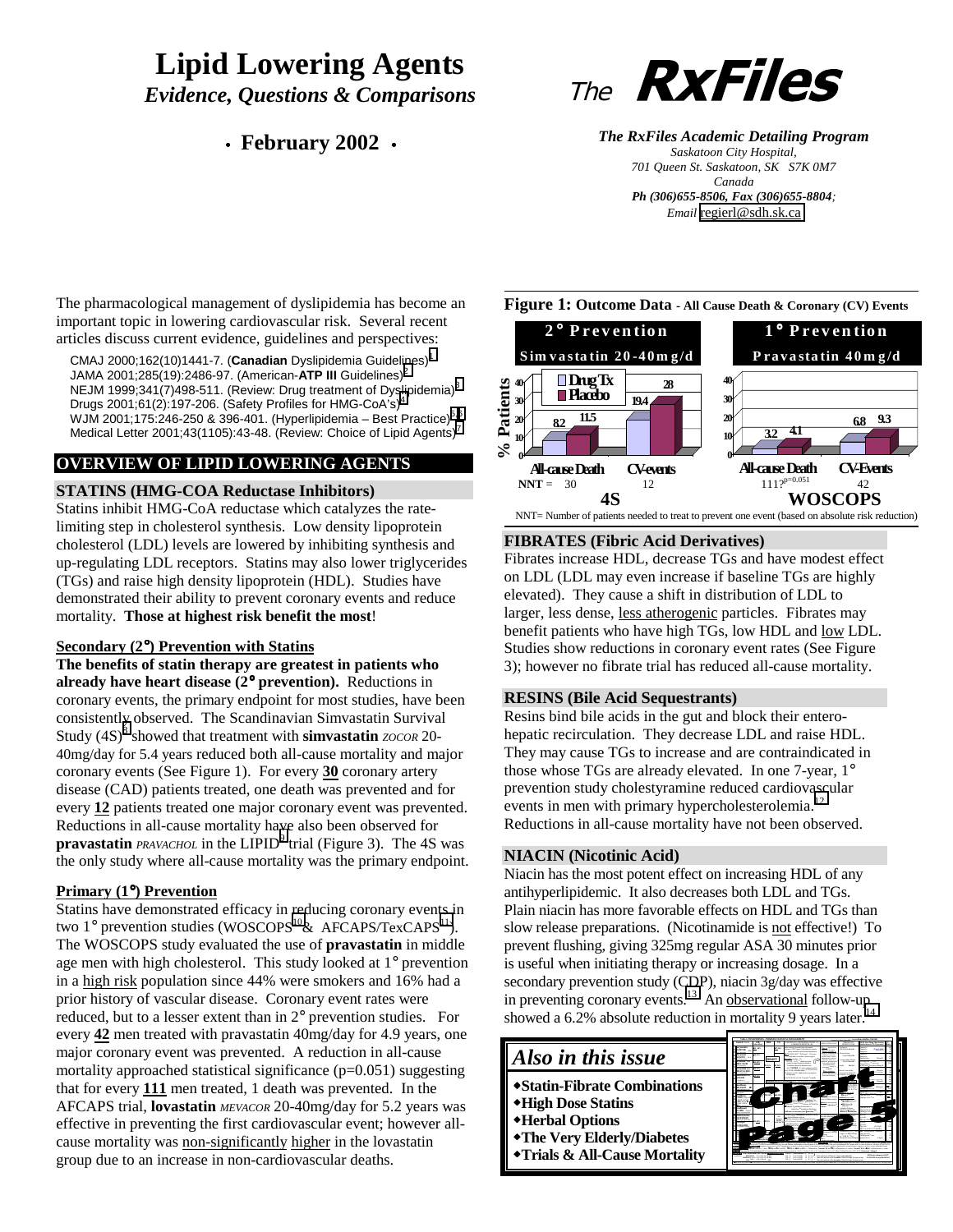# **QUESTIONS & ANSWERS**

## **Which lipid lowering agents have outcome evidence for reductions in rates of all-cause mortality?**

Most statins have strong outcome evidence for reducing coronary event rates; however only **simvastatin** and **pravastatin** have reduced all-cause mortality (2° prevention trials). A follow-up of patients in the 4S trial showed that simvastatin continued to show survival benefit for up to 8 years.<sup>15</sup> Figure 3 summarizes all-cause mortality data from major lipid trials. When evaluating this data the following should be noted:

- only the 4S trial had all-cause mortality as a primary endpoint; not all trials had enough patients to evaluate this endpoint.
- benefits in cardiovascular endpoints do not always produce reductions in all-cause mortality (e.g. BIP, AFCAPS, HHS)
- all-cause mortality data can be found for all studies and is important in evaluating overall safety as well as efficacy.

## **Which agent has the most potent LDL-lowering effect?**

**Atorvastatin** *LIPITOR* currently has the greatest effect on LDL (but lacks evidence for long-term clinical outcome benefit).

## **Which statin is least likely to cause drug interactions?**

**Pravastatin** has the least potential for CYP450 mediated drug interactions; but has some other drug interactions (Table 3). $^{16,17}$ 

# **What does the recent Heart Protection Study (HPS) add?**

Preliminary data from the yet unpublished HPS confirms the benefits of **simvastatin**  $_{40mg \text{ od}}$  in  $2^{\circ}$  prevention and  $1^{\circ}$  prevention in high risk patients.<sup>18</sup> The trial included a broad group of high risk patients (e.g. **diabetes**, **age** ≤**80**, hypertension, previous stroke) whose average LDL was only  $3.3<sub>mmol/L</sub>$ . All-cause mortality data suggests that for every **59** patients treated for 5 years, 1 death could be prevented. The study also found that vitamins E, C, and beta-carotene did not provide any benefit. **Further analysis awaits full publication of the data.**

# **When should statins and fibrates be co-administered?**

Combinations of lipid lowering agents may be considered in severe dyslipidemia when a single drug fails to achieve targets. **These combinations have not been well studied. Potential benefits must be weighed against increased risks!** For statins and fibrates, the risk of myopathy is of particular concern.<sup>17</sup> Twelve of 31 deaths<sup>USA</sup> in patients on cerivastatin *BAYCOL* occurred in patients also taking gemfibrozil.<sup>19</sup> Patients should be advised to report any unusual symptoms such as unexplained muscle pain, tenderness or weakness. (Table 1.)

|                   | <b>Table 1. COMBINATION THERAPY</b>                                                       |  |  |  |  |  |  |  |  |
|-------------------|-------------------------------------------------------------------------------------------|--|--|--|--|--|--|--|--|
| statin $+fibrate$ | $\downarrow$ LDL, $\downarrow$ TGs, $\uparrow$ HDL; $\uparrow \uparrow$ risk of myopathy* |  |  |  |  |  |  |  |  |
| low-mid dose      | if used, pravastatin least likely to cause DI's                                           |  |  |  |  |  |  |  |  |
| statin $+niacin$  | $\downarrow$ LDL, $\downarrow$ TGs, $\uparrow$ HDL; lovastatin $\uparrow$ risk myopathy?* |  |  |  |  |  |  |  |  |
|                   | (lovastatin+ SR niacin ADVICOR - recent FDA approval)                                     |  |  |  |  |  |  |  |  |
|                   | simvastatin & pravastatin also studied & appear safe                                      |  |  |  |  |  |  |  |  |
| $statin + resin$  | ↓LDL, $\hat{\uparrow}$ HDL; safe; may ↓CHD risk by ≥50%                                   |  |  |  |  |  |  |  |  |
| $niacin +resin$   | option in statin intolerance (ie. hepatic/muscle)                                         |  |  |  |  |  |  |  |  |
| niacin +fibrate   | $\downarrow$ TGs; $\uparrow$ HDL                                                          |  |  |  |  |  |  |  |  |
| niacin +fish oil  | $\downarrow$ TGs; questionable efficacy                                                   |  |  |  |  |  |  |  |  |

\***MYOPATHY RISK** is dose-dependant; ↑ risk in small-framed, older & impaired **renal** function patients; furosemide & probenecid may ↑ risk in **nephrotic syndrome** patients on fibrates<sup>20</sup>; **DI**= drug interaction

#### **Does statin therapy work as well in smokers?**

Observations from the landmark trials show that statins reduce risk in smokers; however benefit is markedly reduced. $^{21}$  Event rates in treated smokers were similar to those in untreated non-smokers. (Smoking also  $\sqrt{s}$  HDL)

### **Can LDL be lowered too much?**

The currently recommended target LDL levels vary from  $\langle 2.5_{\text{mmol/L}}$  in very high risk patients to  $\langle 5_{\text{mmol/L}}$  in those at low risk. Although it is generally thought that "lower is better", the results from the CARE trial raised some question as to what the ideal LDL target should be. In this trial there was no benefit for those post-MI patients whose initial LDL was less than  $3.2<sub>mmol/L</sub>$ .<sup>22</sup> This finding has not been confirmed in other trials. Factors yet to be fully evaluated include the safety of very high doses (see below) and the risk versus benefit in the very elderly. The HPS should provide additional information.

## **What evidence supports high dose statins?**

Recent studies have evaluated the safety and efficacy of high dose statins in very high risk patient groups. The **Post-CABG** (coronary artery bypass graft) trial compared moderate versus aggressive lowering of LDL using various doses of lovastatin  $+/-$  cholestyramine.<sup>23</sup> This study of 1,351 patients found that an aggressive LDL target of  $<$ 2.6<sub>mmol/L</sub> was beneficial, resulting in fewer new occlusions and a lower rate of revascularization. Apart from poor tolerance to cholestyramine, the regimen was safe and well tolerated over the 4.3 years of the study.

The **AVERT** trial studied 341 patients with non-acute ischemic heart disease or stable angina over 18 months. Patients were randomized to receive either atorvastatin 80mg/day or angioplasty.[24](#page-6-0) Ischemic events were 13% in the atorvastatin group compared to 21% in the angioplasty group (p=0.048; not statistically significant after adjustment for interim analysis). High dose atorvastatin appeared at least as effective as angioplasty in reducing the incidence of ischemic events in low-risk patients. {One reviewer noted that these patients were such low risk that they would not have been offered angioplasty in Canada and that anginal events were significantly less in the angioplasty group.}

The **MIRACL** study of 3,086 patients evaluated the role of atorvastatin 80mg/day given within 96 hours post-MI.<sup>25</sup> Over 16 weeks, the atorvastatin group had less recurrent symptomatic ischemia requiring rehospitalization. The results of the study have been called into question due to eleven patients lost to follow-up.[26](#page-6-0) The rate of **liver enzyme elevation** was **2.5%** in the atorvastatin 80mg group and there were three cases of hepatitis. Rates of liver enzyme elevation for lower doses have commonly been in the 0.2-0.6% range.<sup>[27](#page-6-0)</sup>

The results of these three trials show that high dose statin therapy is effective in reducing coronary events in select high risk groups. **Caution is warranted** due to increased toxicity and limited data on long term use. Ongoing studies (SEARCH, TNT, SPARCL and PROVE IT) will provide more information on the relative efficacy and safety of high versus low dose therapy.[28](#page-6-0) *Related question on next page (Dose-response to Statins).*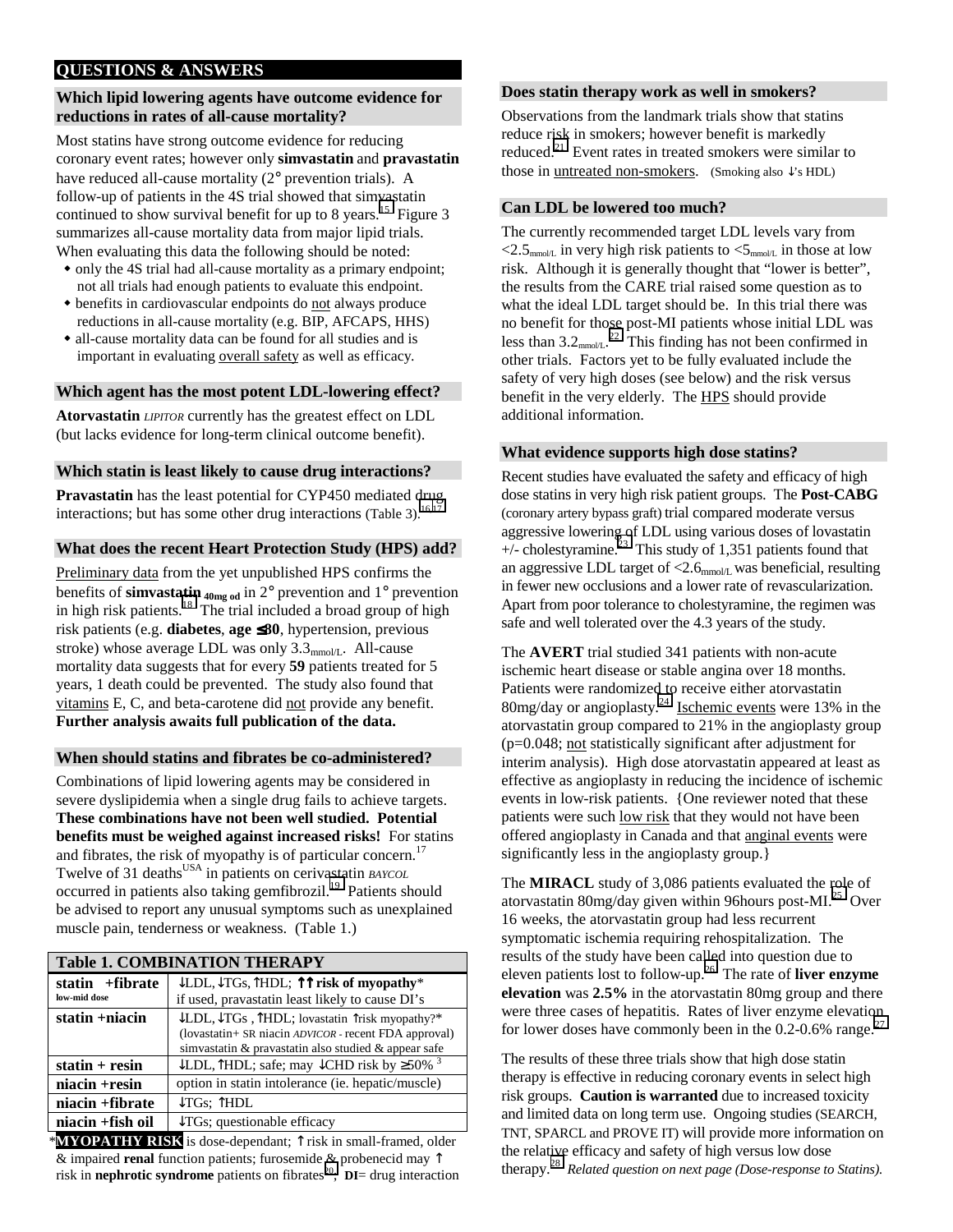## **How does doubling the dose affect response to a statin?**

A doubling of the dose above the minimal effective [do](#page-6-0)se does not achieve a doubling of the LDL lowering effect.<sup>3,29</sup> Beneficial increases in HDL appear to peak at lower doses and decline slightly thereafter (Figure 2). Whether high doses provide better morbidity/mortality outcomes is not yet studied.

## **Figure 2: Dose-response for Statins** 3,29



# **Lab results: At what point should treatment be stopped?**

**aminotransferase (AST/ALT):** Discontinue drug if greater than 3X normal or if less than 3X normal and symptomatic. **CK: Routine monitoring is unnecessary**; check in symptomatic patients (muscle pain or weakness). If no improvement on discontinuing suspect drug(s), evaluate for other causes eg. toxic, endocrine, neurologic etc.

## **Which herbs may effectively lower cholesterol?**

Several herbs have been suggested to lower cholesterol and a few may be effective. **None have evidence** for lowering mortality. There are **some concerns** regarding long-term safety, drug interactions and purity of some products. See Table 2.

# **Table 2. HERBAL OPTIONS for DYSLIPIDEMIA**<sup>3</sup>**,**[30](#page-6-0)

- \*Likely safe & effective: Avocado, Flaxseed<sup>a</sup>, Guar gum, Niacin, Oat bran, Pectin, Psyllium, Red Yeast<sup>b</sup>, Sitostanol, Soy **\*Possibly safe/effective:** Guggal/Guggulipids<sup>c</sup>, Garlic?
- <sup>a</sup> **Flaxseed:** Usual dose 1 tablespoon of whole seed with 150ml liquid 2-3X/day; lack of adequate liquid causes intestinal blockage; can impair drug absorption
- **b Red Yeast:** 2400mg/day actually contains 7.2mg **lovastatin**
- <sup>c</sup>**Guggulipids:** (Commiphora mukul)**:** a gum resin (from India) may lower serum cholesterol & triglycerides. It has thyroid stimulating activity & may interfere with thyroid disorders. Side effects: GI – nausea, burping, hiccups; headache. Drug interactions (potential ↓ bioavailability). Usual dose 100-500mg/day.

**Dietary measures are encouraged** recognizing that they are modestly effective in lowering total cholesterol and LDL levels.

| Recommend in diet! <sup>5</sup>               | Avoid/minimize in diet!      |
|-----------------------------------------------|------------------------------|
| whole grain bread, cereal, rice & pasta       | fried foods                  |
| fruits and vegetables                         | high-fat meats               |
| legumes (beans, peas, lentils) $\&$ nuts some | high-fat dairy products      |
| fish, skinless chicken, lean meat             | stick/hydrogenated margarine |
| olive & canola oils; peanut oil               | commercial baked goods       |
| skim milk/low fat dairy products              |                              |

Very aggressive dietary measures may lower LDL at the expense of lower HDL levels. The American Heart Association Step II diet  $(AHA-II)^2$  recommends the following:

**Saturated fat <7%** of **Total Calories** (**TCal**); Polyunsaturated fat <10% TCal; Monounsaturated fat <20% TCal; **Total fat 25-35% TCal**; Carbohydrate 50-60% TCal; **Fiber** 20-30g/d; Protein ~15% TCal; **Cholesterol <200mg/d.** (Consider: plant **stanols/sterols** – e.g. *Becel Pro-activ* \$\$)

# **DYSLIPIDEMIA: SPECIAL CONSIDERATIONS**

## **The Very Elderly**

- This is an area of some controversy. The following should be considered in assessing risk versus benefit:
- Published studies only include age ≤**75**; HPS will include ≤80
- $\triangle$ Subanalysis of 4S & LIPID suggests be[nef](#page-6-0)it for 2° prevention was greater for older patients ( $\geq$  age 65).<sup>31</sup>
- The risk vs benefit of lowering cholesterol in the very old is not well established. One study in men aged 71-93 found that mortal[ity](#page-6-0) rates may actually increase with lower cholesterol levels.32 Another study of those aged 85 and older found that those with a higher [to](#page-6-0)tal cholesterol level had a lower rate of all-cause mortality.<sup>33</sup> LDL may be a better predictor.
- Risk of myopathy increases with age  $\& \downarrow$  renal function.
- Aggressive lipid lowering for 1° prevention in age ≥75years is not supported in the literature. Encourage lifestyle change!
- Consideration should be given to concomitant illness, general health status and social issue[s such a](#page-6-0)s the patient's values.

# Patients With Diabetes<sup>1,2,34,35,36</sup>

- Prevalence of hypercholesterolemia is similar in patients with and without diabetes; however, the CHD risk is much higher. Patients with diabetes without MI history are at an **equal 7 year risk** of acute [M](#page-6-0)I as patients without diabetes who have had a previous  $MI^{37}$  Thus, patients with diabetes over age 30 years are classified as **"very high risk"** for CAD. Aggressive lifestyle measures and drug treatment is recommended.
- Diabetic dyslipidemia (↑TG; ↓HDL; small dense LDL particles, often only borderline high) is part of the *metabolic syndrome* consisting of several risk factors: abdominal obesity, hypertension, insulin resistance & a procoagulant state. ATP III Guidelines consider lowering **LDL to be a primary target** of therapy.<sup>2</sup> Other factors contributing to the metabolic syndrome (e.g. obesity, physical inactivity & other dyslipidemia) are 2° targets.
- **Statins** are **first-line therapy when LDL is above target** especially given clinical tria[l ev](#page-6-0)idence for reducing cardiac events and overall mortality.<sup>38</sup> Higher doses will also lower TGs. Some literature suggests atorvastatin may be preferred when both LDL and TGs are highly elevated; however outcome data is stronger for simvastatin and pravastatin.
- For patients with **predominant hypertriglyceridemia**, initial therapy should include diet, weight loss, physical activity and moderation of alcohol intake. Improving **glucose control** is effective although high TG levels may not be adequately controlled with diet alone; **treatment with fibrates may be useful.** Patients with TG levels >5.65mmol/L are also at high risk of acute pancreatitis.<sup>6</sup> Note: if TG levels are very high, fibrate treatment may ↑ LDL.
- Caution with **Niacin**; high doses may cause insulin resistance.
- Caution with **Resins**; (e.g. cholestyramine) [can](#page-6-0) ↑ TG levels.

# **HIV Patients on Protease Inhibitors** <sup>39</sup>

Treatment requires special considerations that are beyond the scope of this publication - reader should be aware of the need for screening; consider consultation to specialist.

**We would like to acknowledge the following reviewers**: **T. Wilson** MD, FRCPC (RUH-Internal Med, UofS Pharmacology); **B. Semchuk** PharmD (RHD-Lipid Clinic); **T. Laubscher** MD, CCFP (SDH-FM), **T. Oancia** MD (RUH-Internal Med), **M. Boctor** MD, FRCPC (RUH-Endocrinology); C. Wells MD (RUH-Cardiology); **M. Diment** PharmD (SDH) & the *RxFiles* **Advisory Committee**. *Loren Regier BSP,BA & Brent Jensen BSP*

**DISCLAIMER**. The content of this newsletter represents the research, experience and opinions of the authors and not those of the<br>Board or Administration of Saskatoon District Health (SDH). Neither the authors nor Saskatoo

*References available on request or online @* **www.sdh.sk.ca/RxFiles**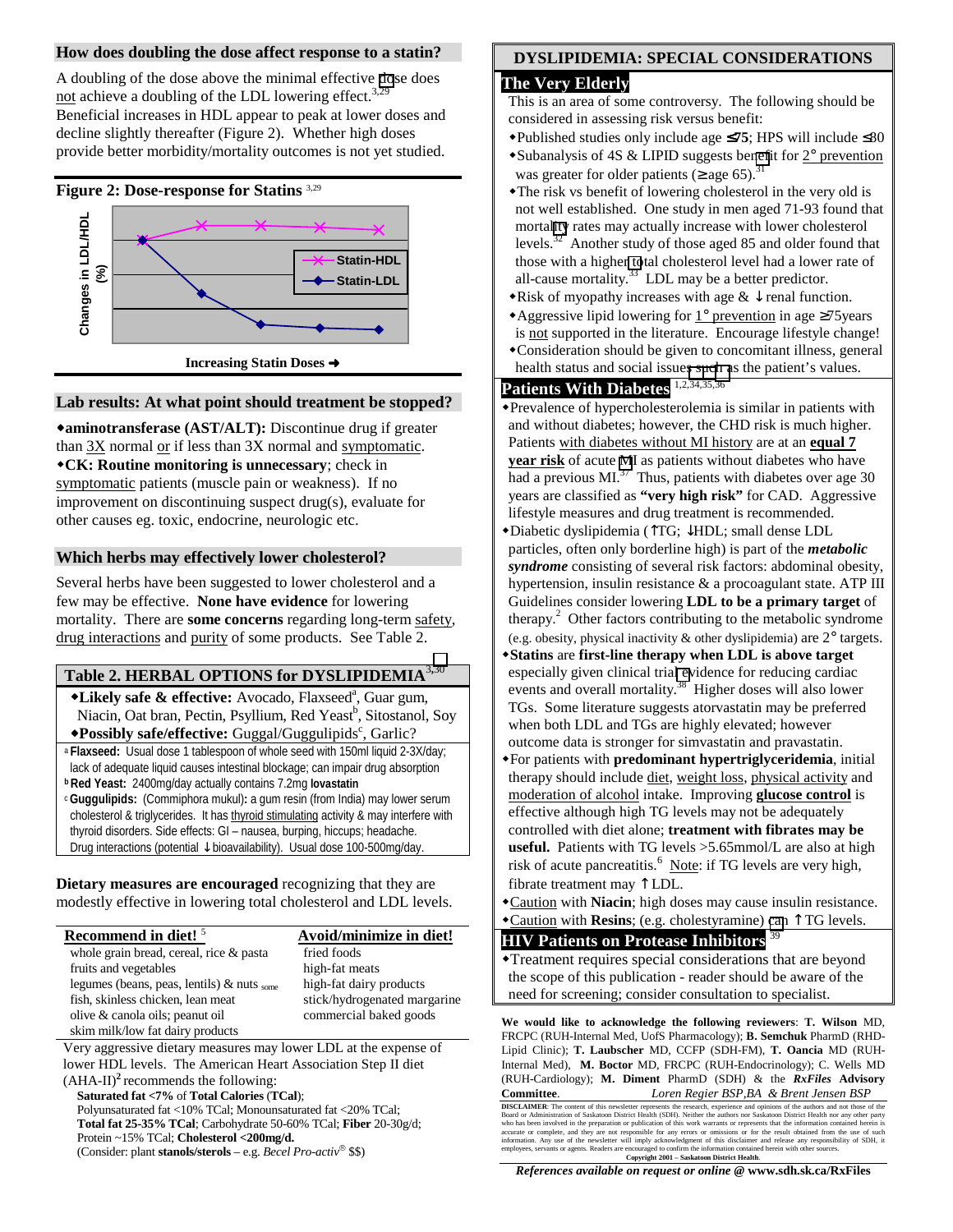# **Figure 3. ALL-CAUSE MORTALITY OUTCOMES from MAJOR LIPID TRIALS**

Prepared by: Loren Regier – **www.sdh.sk.ca/RxFiles** –Feb/02



-lack of published data to evaluate risk vs benefit in **age** ≥**75**; all-cause mortality risk vs benefit of **aggressive pursuit of targets** (e.g. high dose/combinations) is **not studied**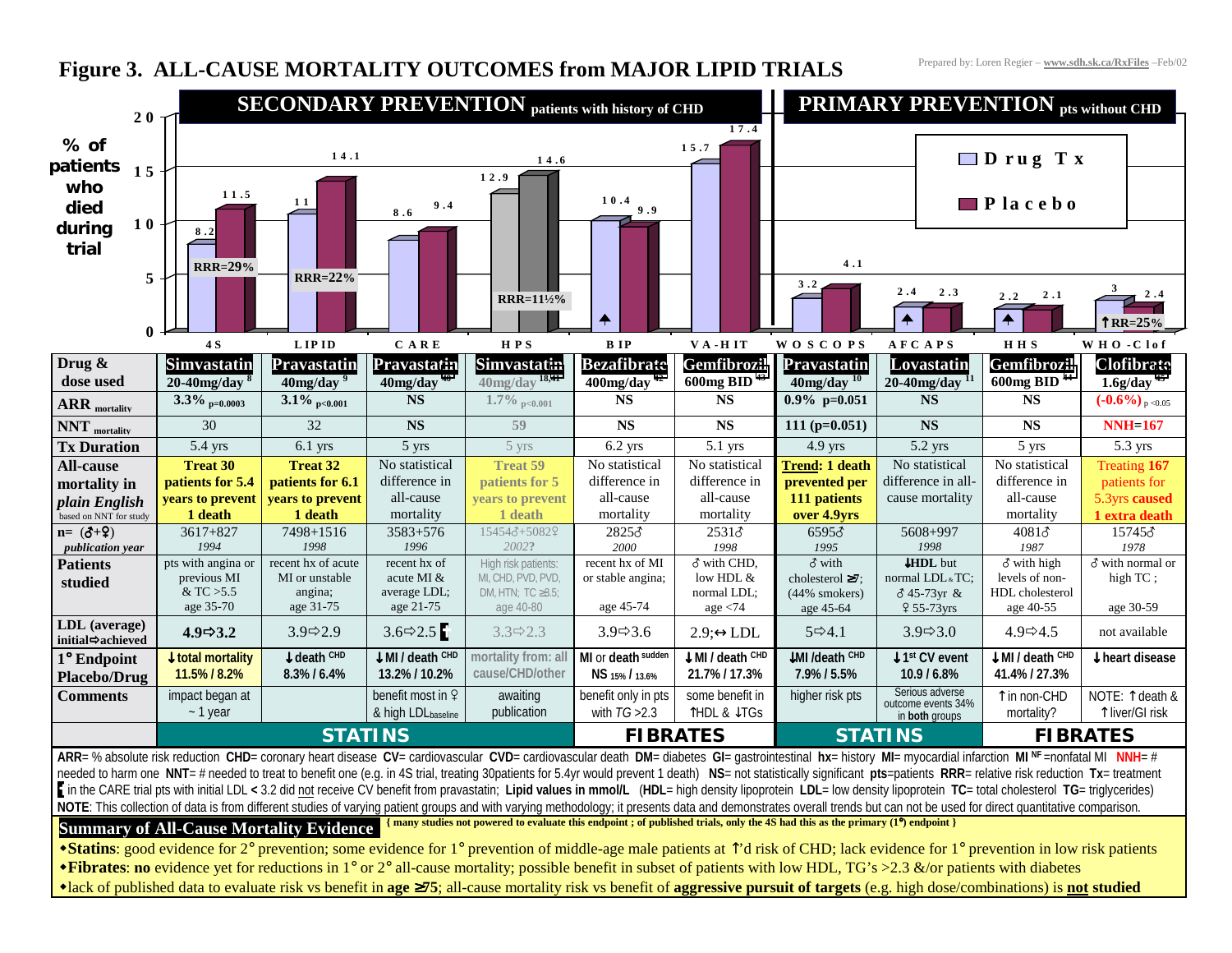|                                                               |                                                                                                                                                                                        | Table 3. DYSLIPIDEMIA – PHARMACOLOGICAL MANAGEMENT<br>www.sdh.sk.ca/RxFiles<br><b>FEB/02</b><br>Prepared by: Brent Jensen BSP                             |                                                                                                                                                |                                                                    |                                                                                                                                                                                                                                                                                                                                                                                                                                                                                                                                                                                                                                                                                                                                                                                                                                                                                                                                                                                        |                                                                                                                                                                                                                                                                    |                                                                                                                                                                                                                                                                                                                                           |                                                                                                                                                                                                                                                         |                                                                                    |  |  |  |  |  |
|---------------------------------------------------------------|----------------------------------------------------------------------------------------------------------------------------------------------------------------------------------------|-----------------------------------------------------------------------------------------------------------------------------------------------------------|------------------------------------------------------------------------------------------------------------------------------------------------|--------------------------------------------------------------------|----------------------------------------------------------------------------------------------------------------------------------------------------------------------------------------------------------------------------------------------------------------------------------------------------------------------------------------------------------------------------------------------------------------------------------------------------------------------------------------------------------------------------------------------------------------------------------------------------------------------------------------------------------------------------------------------------------------------------------------------------------------------------------------------------------------------------------------------------------------------------------------------------------------------------------------------------------------------------------------|--------------------------------------------------------------------------------------------------------------------------------------------------------------------------------------------------------------------------------------------------------------------|-------------------------------------------------------------------------------------------------------------------------------------------------------------------------------------------------------------------------------------------------------------------------------------------------------------------------------------------|---------------------------------------------------------------------------------------------------------------------------------------------------------------------------------------------------------------------------------------------------------|------------------------------------------------------------------------------------|--|--|--|--|--|
|                                                               | <b>Generic/TRADE</b>                                                                                                                                                                   | LDL <sup>2,7</sup><br>(dose effect)                                                                                                                       | HDL <sup>2</sup>                                                                                                                               | $TG^2$                                                             | SIDE EFFECTS /CONTRAINDICATIONS (CI)<br>/COMMENTS/MONITOR (M)                                                                                                                                                                                                                                                                                                                                                                                                                                                                                                                                                                                                                                                                                                                                                                                                                                                                                                                          | <b>DRUG</b><br><b>INTERACTIONS</b>                                                                                                                                                                                                                                 | <b>THERAPEUTIC</b><br><b>BENEFITS/USES</b>                                                                                                                                                                                                                                                                                                | USUAL Dose Range (Max dose/day)<br>Studied doses in 1° or 2° prevention                                                                                                                                                                                 | \$/<br>Year                                                                        |  |  |  |  |  |
| S<br>$\mathbf T$<br>$\overline{A}$<br>$\overline{\mathbf{I}}$ | Atorvastatin<br>LIPITOR ATO<br>$(10,20,40,80elipitalmg$ tablet)<br>Fluvastatin<br>LESCOL FLU<br>(20 & 40mg capsule)                                                                    | $\downarrow$ 35 - 60%<br>$\downarrow$ 20-35%                                                                                                              | $\uparrow$ 5-15%                                                                                                                               | $17 - 30\%$                                                        | SE≤10%;Generally better tolerated than other agents<br>Common: upper GI disturbances, muscle pains,<br>headache, rash & sleep disturbances<br>Rare: peripheral neuropathy, lupus like Sx, impotence <sup>4</sup><br>T LFT (AST & ALT > 3X Normal in < 2%) <sup>4,7</sup> ;<br>dose dependent; reversible if statin stopped                                                                                                                                                                                                                                                                                                                                                                                                                                                                                                                                                                                                                                                             | effect of: digoxin $\frac{ATO}{20\%}$ ,<br>warfarin <b>FLU,LOV</b> ,SIM<br>FOR: LOV, SIM, ATOless effect<br>toxicity with HMG &:<br>amprenavir, <b>clarithromycin</b> ,<br>clofibrate, cyclosporin,<br>diltiazem, ethinyl estradiol,<br>erythromycin, fenofibrate, | $\downarrow$ Cholesterol<br><b>ATO,FLU,LOV,PRA,SIM</b><br>$\downarrow$ Atherosclerosis<br><b>FLU,LOV, PRA, SIM</b>                                                                                                                                                                                                                        | 10mg po hs<br>20mg po hs<br>$(80mg/d \frac{$1,008}{\text{AVERT},\text{MIRACL}})$<br>40mg po hs<br>20mg po hs<br>40mg po hs<br>40mg po bid cc<br>(80mg/d)                                                                                                | 771<br>943<br>1,008<br>406<br>535<br>986                                           |  |  |  |  |  |
| П<br>N<br>S                                                   | Lovastatin<br>LOV<br><b>MEVACOR</b><br>(20 <sub>scored</sub> & 40mg tablet)<br>Pravastatin PRA                                                                                         | $125 - 40%$                                                                                                                                               |                                                                                                                                                | <b>ATO &amp; SIM</b>                                               | <b>Myopathy:</b> <1%; rhabdomyolysis <0.2% <sup>6</sup> (CK>10x)<br>-watch for muscle pain & weakness,<br>$\uparrow$ creatinine kinase (CK) & darkened urine.<br>-risk $\uparrow$ 10 fold <sup>17</sup> with combinations/DI's (<1%)                                                                                                                                                                                                                                                                                                                                                                                                                                                                                                                                                                                                                                                                                                                                                   | fluoxetine, fusidic acid,<br><mark>emfibrozil, grapefruit juice</mark><br>ketoconazole, indinavir,<br>itraconazole, niacin,<br>nefazodone, ritonavir &                                                                                                             | $\downarrow$ Coronary Heart Disease<br><b>FLU,LOV,PRA,SIM</b><br>$\downarrow$ Stroke<br><b>PRA, SIM</b>                                                                                                                                                                                                                                   | $20-40$ mg po hs<br>$1^\circ$ AFCAPS<br>40mg po bid cc → 40-80mg/d POST CABG<br>(cc=with meals $\uparrow$ absorption) (80mg/d)<br>20mg po hs<br>(80mg/d)                                                                                                | 679-1,182<br>2,279<br>467                                                          |  |  |  |  |  |
| H<br>M                                                        | <b>PRAVACHOL</b><br>(10,20 & 40mg tablet)<br>Simvastatin SIM<br><b>ZOCOR</b>                                                                                                           | $120 - 35%$<br>$\frac{125.50\%}{ }$                                                                                                                       |                                                                                                                                                | $may \downarrow TGs$<br>$most$ <sup>3,29</sup>                     | CNS SE: ATO, FLU, PRA due to $\downarrow$ CNS penetration<br><b>CI:</b> Active Liver Disease, High alcohol consumption<br>& Pregnancy<br>$M$ : LFT:0,3,6,12 months $\rightarrow$ annually.(CK if indicated)                                                                                                                                                                                                                                                                                                                                                                                                                                                                                                                                                                                                                                                                                                                                                                            | <mark>verapamil</mark> .<br>effect of HMG by:<br>cholestyramine & colestipol<br>(space by $\geq$ 2hrs);<br>carbamazepine, phenytoin,<br>phenobarbital & rifampin.                                                                                                  | Effective in secondary<br>causes such as diabetes<br>& in nephrotic syndrome                                                                                                                                                                                                                                                              | $40\mathrm{mg}$ po $\mathrm{hs}$ 1 $^\circ$ <sub>woscops; 2<math>^\circ</math> <math>\rightarrow</math> care,lipid</sub><br>[Adjust dose for severe <b>renal</b> impairment <sup>7</sup> ]<br>10mg po hs<br>20-40mg po hs $_{2}^{\circ}$ $_{4\text{S}}$ | 653<br>849<br>1,029                                                                |  |  |  |  |  |
| G                                                             | (5, 10, 20, 40)<br>& 80 <sub>rectangle</sub> mg tablet)                                                                                                                                |                                                                                                                                                           |                                                                                                                                                |                                                                    | <b>Pravastatin least DIs-some transplant meds &amp;GEM.</b> Fluvastatin less DIs-> still with glyburide, phenytoin, rifampin & warfarin. Atorvastatin similar DIs but less dramatic.<br>{Primary Mechanisms <sup>3,17</sup> of DI: PRA⇔sulfation; ATO/LOV/SIM⇒CYP-3A4; FLU⇒CYP-2C9}                                                                                                                                                                                                                                                                                                                                                                                                                                                                                                                                                                                                                                                                                                    |                                                                                                                                                                                                                                                                    |                                                                                                                                                                                                                                                                                                                                           | 40mg po hs 2 <sup>0</sup> <sub>MRC/BHP: HPS</sub><br>80mg po hs<br>(80mg/d)                                                                                                                                                                             | 1,029<br>1,029                                                                     |  |  |  |  |  |
| F<br>B<br>$\overline{\mathbf{R}}$<br>$\overline{A}$           | <b>Bezafibrate</b><br><b>BEZALIP BEZ ®</b><br>(200mg tab;400mg SR tab)<br>Clofibrate -D/C by Co<br>500mg capsule<br>Fenofibrate<br>LIPIDIL 100mg cap                                   | LDL shifts to larger<br>more buoyant forms <sup>3</sup><br>$\downarrow$ 5-20%<br>(LDL may $\uparrow$ if<br><b>TG</b> very high<br>initially)              | $\Gamma$ 10-20%                                                                                                                                | $\downarrow$ 20-50%                                                | Common: GI upset, rash & abdominal pain<br>Less common: headache, pruritis, loss of libido,<br>drowsiness, dizzy, arthralgia, $\uparrow$ glucose,<br>sleep disorders & blurred vision<br>Rare: $\downarrow$ renal fx, anemia, $\uparrow$ LFT's, myopathy,<br>reversible impotence & gallstones $\uparrow$ by 1-2% <sup>3</sup><br><b>CI</b> : severe hepatic & renal Dx & ?smoking ( $\uparrow$ in                                                                                                                                                                                                                                                                                                                                                                                                                                                                                                                                                                                     | T toxicity/levels with:<br>cyclosporin, furosemide,<br>MAOI's, probenecid & statins.<br>$\downarrow$ effect by :<br>cholestyramine & colestipol                                                                                                                    | <b>√</b> Cholesterol & <u>√TG</u> ; THDI<br>✔Combo with HMG/Niacin<br>(to $\uparrow$ HDL & $\downarrow$ TG)<br>$\downarrow$ Atherosclerosis<br>√Type III dyslipidemia<br>May be useful if:<br>$\blacklozenge$ TG >2.3mmol/l BIP, HHS                                                                                                      | 200mg po bid cc<br>200mg po tid cc<br>(600mg/d)<br>400mg SR po od $2^{\circ}$ BIP<br>1gm po bid cc<br>$(2-3g/d)$<br>WHO 1° - 1.6g/d; 2° CDP 1.8g/d<br>2 x100mg LIPIDIL od cc<br>(400mg/d)<br>200mg MICRO po od cc DAIS (200mg/d)                        | $\overline{\bullet}$ 615<br>\$81<br>4771<br>$\frac{186}{ }$<br>$\times 456$<br>604 |  |  |  |  |  |
| $\mathbf{I}$<br>$\overline{\mathbf{E}}$<br>S                  | <b>LIPIDIL MICRO</b><br>$67$ <sup>*</sup> & 200mg cap<br><b>LIPIDIL SUPRA</b><br>$(\mathbf{X} \rightarrow 100 \& 160$ mg tab)<br>Gemfibrozil<br>LOPID GEM<br>(300mg cap, 600mg tablet) | -fenofibrate may $\overline{\downarrow}$ LDL & $\overline{\downarrow}$ TG more than GEM <sup>3,7</sup><br>current outcome evidence best with gemfibrozil- |                                                                                                                                                |                                                                    | cardiac events in smokers + gemfibrozil $\overline{V}$ A-HIT)<br><b>M</b> : CBC, Scr $(\downarrow$ dose if $\uparrow$ Scr), Glucose, LFT's (?CK's)<br>Criteria: if gemfibrozil/fenofibrate intolerance or<br>ineffective $\rightarrow$ bezafibrate<br>Clofibrate was associated with $\uparrow$ mortality $^{\text{\tiny{WHO}}}$                                                                                                                                                                                                                                                                                                                                                                                                                                                                                                                                                                                                                                                       | (space by $\geq$ 2hrs); rifampin<br><b>T</b> effect of: chlorpropamide,<br>urosemide, <mark>sulfonylureas</mark> &<br><mark>warfarin</mark> .                                                                                                                      | -virtually all clinical<br>benefits in patients with<br>diabetes $\&$ $\uparrow$ insulinemia <sup>7</sup><br>-to date, lack evidence for<br>all-cause mortality benefit                                                                                                                                                                   | 300mg po bid ac (ac=before meals)<br>600mg po bid ac 1 <sup>0</sup> ннs. 2 <sup>0</sup> va-нгт<br>(1500mg/d)                                                                                                                                            | 211<br>260<br><b>260</b>                                                           |  |  |  |  |  |
| R<br>E<br>S<br>$\mathbf I$<br>N<br>S                          | Cholestyramine<br><b>OUESTRAN CME</b><br>(4gram regular, 4gram light)<br><b>Colestipol</b><br><b>COLESTID</b><br>(5g granules; 7.5g orange<br>granules; 1gm tab)                       | Option: mix with metamucil & orangejuice/lemonade<br>$U15-30%$                                                                                            | the night before; refrigerate & give next day,<br>$\frac{1}{2}$ before breakfast & $\frac{1}{2}$ before supper (shake well)<br>$\uparrow$ 3-5% | NO<br><b>Change</b> or<br><b>Possible</b><br><b>INCREASE</b>       | Common(<30%): constipation, nausea & bloating<br>Rare:hyperchloremic acidosis <sup>CME</sup> in peds/ $\downarrow$ renal fx<br>CI: biliary obstruction, dysbetalipoproteinemia,<br>TG >4.6 mmol/l (Caution TG >2.3 mmol/l);<br>phenylketonurics ("light" & "orange granules")<br>fluid & bulk in diet $\rightarrow$ <b>metamucil</b> may be required<br>Mix → juice/milk/water/applesauce M:LFT's, TGs                                                                                                                                                                                                                                                                                                                                                                                                                                                                                                                                                                                 | with resins <b>since A</b> absorption<br>of: amiodarone, cyclosporin,<br>digoxin, diuretics, fat soluble<br>vitamins (A,D,E,K),<br>folate, <b>HMG's</b> , levothyroxine,<br>methotrexate, mycophenolate,<br>NSAIDS, propranolol, steroids,                         | Space other meds ( by $\geq$ 2hrs) $\blacktriangleright$ $\blacktriangleright$ Cholesterol & $\frac{\blacktriangleright$ LDL<br>(esp. pregnancy $\&$ age >2yrs)<br>✔Combo with HMG<br>$(to \downarrow LDL)$<br>✔ Pruritus esp. with certain<br>biliary/liver dx<br>sulfonylureas, valproate, <b>warfarin</b> . Bile acid induced diarrhea | 4g po bid ac<br>$\rightarrow$ +/- 8g/day POST CABG<br>8g po bid ac<br>$(16-24g/d)$<br>Start 4g od-bid to ↑ tolerability<br>$2g$ po bid ac<br>4g po bid ac<br>10g po bid ac<br>$(20-30g/d)$<br>Start 2-5g od-bid to $\uparrow$ tolerability              | 635<br>1,185<br>485<br>886<br>1,491                                                |  |  |  |  |  |
|                                                               | Nicotinic acid<br><b>NIACIN</b><br>(50,100 & 500mg tablet)<br>SR products non-prescription in<br>Canada: less effective; ? better<br>tolerated but $\uparrow$ hepatic SE               | 15-25%-shifts to 15-35%<br>larger buoyant forms <sup>3</sup>                                                                                              | $\sim$ 2g niacin/day helps HDL & TG, but<br>only higher doses affect LDL <sup>3,7</sup>                                                        | $\downarrow$ 20-50%                                                | <b>Flushing</b> ( $\downarrow$ by <b>ASA 1/2hr pre</b> ), dry eyes, pruritus,<br>headache, GI upset, Î LFT's, luric acid & <mark>Î glucose</mark><br>CI: severe peptic ulcer Dx, chronic liver Dx,<br>overt diabetes & severe gout<br><b>NICOTINAMIDE-NOT EFFECTIVE #   M</b> : LFT's, glucose, uric acid                                                                                                                                                                                                                                                                                                                                                                                                                                                                                                                                                                                                                                                                              | *Low dose or 325mg/d ASA:<br>useful on initiating/ iniacin dose<br>to $\downarrow$ flushing; some pretreat X3d.<br>ASA may also $\uparrow$ niacin levels.<br>HMG's:<br><sup>2</sup> myopathy if with lovastatin <sup>47</sup>                                      | $\checkmark$ Cholesterol & $\overline{\downarrow}$ TG; THDI<br>✔Combo with HMG/Fibrate<br>(to $\uparrow$ HDL & $\downarrow$ TG)<br>Niacin deficiency (Pellagra)                                                                                                                                                                           | <mark>Start</mark> 50-100mg bid-tid (↑ tolerability)<br>(increase weekly by $\sim 100$ mg/week)<br>500mg po tid with meals<br>1500mg po bid 1 <sup>°</sup> ADMIT<br>$(3-6g/d)$<br>1g po tid cc<br>$2^{\circ}$ CDP                                       | 144<br>191<br>191                                                                  |  |  |  |  |  |
|                                                               |                                                                                                                                                                                        |                                                                                                                                                           |                                                                                                                                                |                                                                    | <b>MAJOR RISK FACTORS<sup>12</sup>: Diabetes,</b> Smoking, Hypertension (2140/90/BP meds), Low HDL ≤ 1, Family History premature (Age: § <55, 9 <65) CHD, Age (§ 245, 9 ≥55); <b>MODIFIABLE</b> TBP, T Cholestero/LDL, Obesity: BMI > 25, Waist<br>Smoking, Diet, Alcohol & sedentary lifestyle. Screen: pts with CAD/PVD/carotid atherosclerosis, diabetes, xanthomata or other stigmata of dyslipidemia; family history of dyslipidemia/CAD; adults with 2 or more risk factor<br>DRUG INDUCED HYPERLIPIDEMIA <sup>4859</sup> amiodarone, beta-blockers non ISA, carbamazepine, clozapine, cyclosporin, danazol, contraceptives esp. levonorgestrel, phenytoin, phenobarbital, protease inhibitors, progestins, retinoids,<br>CHOICE OF AGENT: <sup>11</sup> LDL ≈HMG +/- resin; <sup>11</sup> LDL & <sup>1</sup> TG ≈HMG; <sup>11</sup> LDL & ↓HDL ≈ HMG +/- fibrate/niacin;   Normal LDL & <sup>11</sup> TG ≈ fibrate/niacin or combo; Normal LDL & ↓HDL ≈ fibrate/niacin or combo |                                                                                                                                                                                                                                                                    |                                                                                                                                                                                                                                                                                                                                           |                                                                                                                                                                                                                                                         |                                                                                    |  |  |  |  |  |
|                                                               | <b>TARGETS<sup>1</sup>:</b> VERY HIGH RISK (10yr CAD risk >30%<br>for patients at:<br>See Tables 4&5<br>LOW RISK                                                                       | HIGH RISK (10yr CAD risk 20-30%)<br><b>MODERATE RISK</b> (10yr CAD risk 10-20%)                                                                           | $(10\text{yr }$ CAD risk <10%:                                                                                                                 | LDL <sub>2.5</sub><br>LDL $\langle$ 3<br>LDL $<$ 4<br>LDL $\leq 5$ | Total Chol/HDL <4 TG <2) $\cap$<br>Total Chol/HDL $\leq$ TG $\leq$ ) May treat <b>medication &amp; lifestyle</b> changes <b>concomitantly</b><br>Total Chol/HDL $\leq 6$<br>Total Chol/HDL $\langle 7 \rangle$                                                                                                                                                                                                                                                                                                                                                                                                                                                                                                                                                                                                                                                                                                                                                                         |                                                                                                                                                                                                                                                                    | {Very high risk includes ALL patients with CAD / DIABETES age 30+ / CVD / PVD }<br>TG <2) $\rightarrow$ May treat with medication <b>after 3 months</b> of lifestyle therapy if targets not met<br>TG <3) $\rightarrow$ May treat with medication <b>after 6 months</b> of lifestyle therapy if targets not met                           | Highest risk benefit most!<br>• Lifestyle changes for DIET, EXERCISE,<br>moderate alcohol use & stop SMOKING!                                                                                                                                           |                                                                                    |  |  |  |  |  |

Exception Drug Status SK X=Non-formulary SK VIndication/Use DI=Drug Interaction Dx=disease dysfx=dysfunction GI=gastrointestinal HDL=high density lipoprotein HMG=HMG CoA reductase inhib->STATINS LDL=low density lipoprotein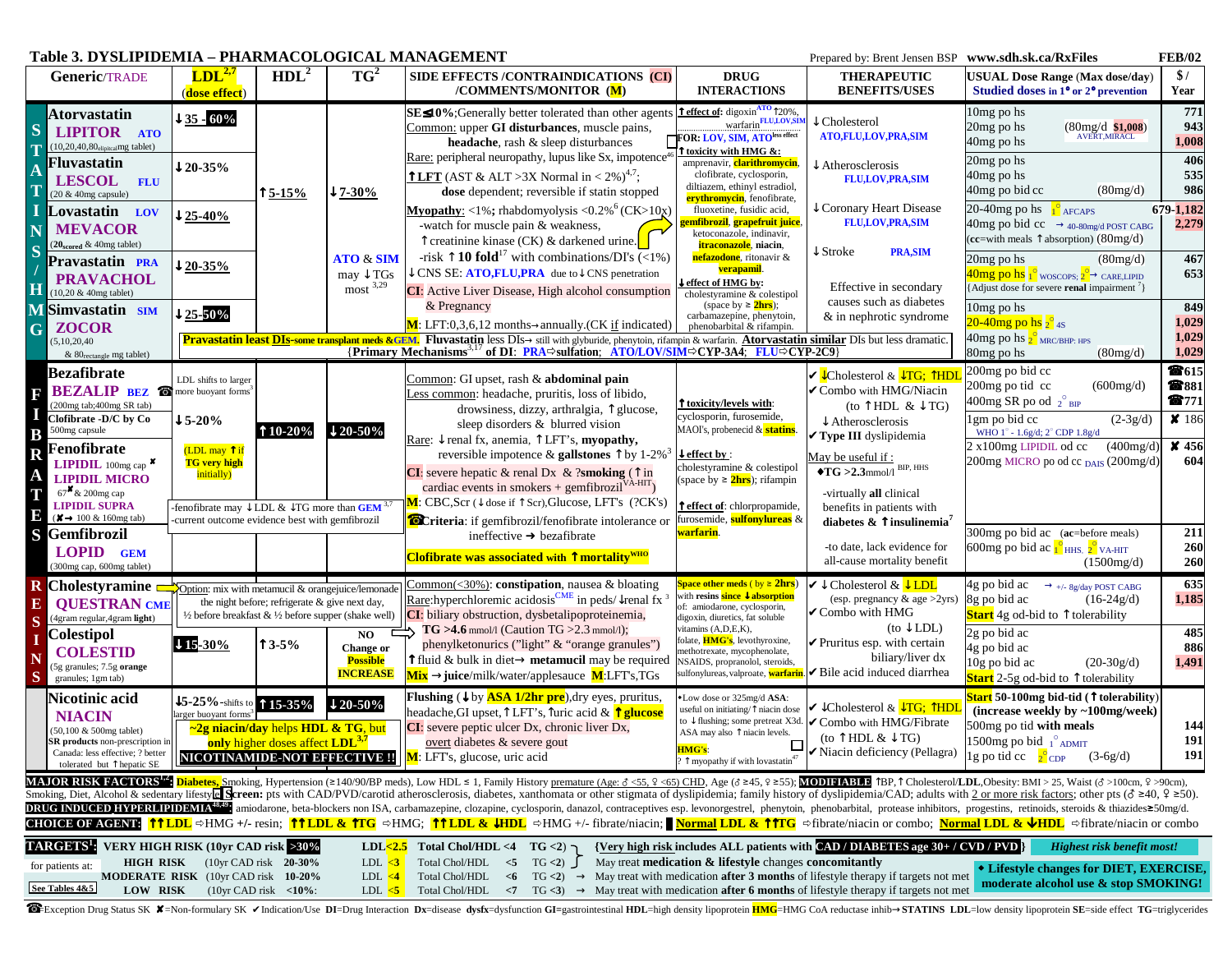| $RISK*$             | <b>MEN</b>                                                                                             |                                                                  |                      |                         |                                                     |                     |                      |                              | Tuber is sold of the same of the company of the company of the control of the company of the mother through proming and<br><b>WOMEN</b> |                 |                                         |                                                                |                                |                   |                      |                           |                    |                |  |
|---------------------|--------------------------------------------------------------------------------------------------------|------------------------------------------------------------------|----------------------|-------------------------|-----------------------------------------------------|---------------------|----------------------|------------------------------|-----------------------------------------------------------------------------------------------------------------------------------------|-----------------|-----------------------------------------|----------------------------------------------------------------|--------------------------------|-------------------|----------------------|---------------------------|--------------------|----------------|--|
| AGE                 | 20-34                                                                                                  | 35-39                                                            | 40.44                | 45-49                   | 50.54                                               | 55-59               | 60.64                | 65-69                        | 70.74                                                                                                                                   | 20-34           | 35-39                                   | 40-44                                                          | 45-49                          | 50-54             | 55.59                | 60-64                     | 65-69              | 70-74          |  |
| Age                 | $-1$                                                                                                   | $\Omega$                                                         |                      | 2                       | 3                                                   | $\overline{4}$      | 5                    | 6                            | $\tau$                                                                                                                                  | $-9$            | $-4$                                    | $\Omega$                                                       | 3                              | 6                 |                      | 8                         | 8                  | 8              |  |
| <b>Points</b>       |                                                                                                        |                                                                  |                      |                         |                                                     |                     |                      |                              |                                                                                                                                         |                 |                                         |                                                                |                                |                   |                      |                           |                    |                |  |
| <b>TOTAL</b>        | $<$ 4.14 mmol/l                                                                                        |                                                                  | $4.15 - 5.17$ mmol/1 |                         | $5.18 - 6.21$ mmol/l                                |                     | $6.22 - 7.24$ mmol/l | $\geq 7.25$ mmotal           |                                                                                                                                         |                 | $<$ 4.14 mmol/l<br>$4.15 - 5.17$ mmol/1 |                                                                | $5.18 - 6.21$ mmol/l           |                   | $6.22 - 7.24$ mmol/1 |                           | $\geq 7.25$ mmol/l |                |  |
| <b>CHOL</b>         | $-3$                                                                                                   |                                                                  | $\Omega$             |                         |                                                     |                     |                      |                              |                                                                                                                                         | $-2$            |                                         | $\theta$                                                       |                                |                   |                      |                           |                    |                |  |
| <b>HDL</b>          |                                                                                                        | $<0.9$ mmol/l<br>$0.91 - 1.16$ mmol/l<br>$1.17 - 1.29$ mmol/l    |                      |                         |                                                     | $1.3 - 1.55$ mmol/1 | ≥1.56 mmol/l         |                              | $< 0.9$ mmol/1                                                                                                                          |                 | $0.91 - 1.16$ mmol/1                    |                                                                | $1.17 - 1.29$ mmol/l           |                   | $1.3 - 1.55$ mmol/l  | $≥1.56$ mmol/l            |                    |                |  |
|                     | $\mathfrak{2}$                                                                                         |                                                                  |                      |                         | $\Omega$                                            |                     | $\Omega$             |                              | $-2$                                                                                                                                    |                 |                                         | $\overline{c}$                                                 |                                |                   |                      | $\Omega$                  |                    | $-3$           |  |
| <b>SYSTOLIC</b>     | $< 120$ mmHg                                                                                           |                                                                  | $120.129$ mm $Hg$    |                         | 130-139mmHg                                         |                     | 140-159mmHg          |                              | ≥160 mm Hg                                                                                                                              | $< 120$ mmHg    |                                         | 120-129mmHg                                                    |                                | 130-139mmHg       |                      | 140-159mmHg               |                    | ≥160 mm Hg     |  |
| <b>BP</b>           | $\overline{0}$                                                                                         |                                                                  | $\Omega$             |                         |                                                     |                     |                      |                              | 3                                                                                                                                       | $-3$            | $\mathbf{0}$                            |                                                                |                                |                   |                      | 2                         |                    | 3              |  |
| <b>Smoker</b>       |                                                                                                        |                                                                  |                      |                         | $Yes = add 2$ $No = 0$                              |                     |                      |                              |                                                                                                                                         | <b>Smoker</b>   |                                         |                                                                | $Yes = add 2$                  | $N\mathbf{o} = 0$ |                      |                           |                    |                |  |
|                     | <b>TOTAL POINTS:</b>                                                                                   |                                                                  |                      |                         |                                                     |                     |                      |                              |                                                                                                                                         |                 |                                         |                                                                |                                |                   |                      |                           |                    |                |  |
| <b>POINTS</b>       |                                                                                                        | <b>Comparative risk for</b><br>Avr<br><b>MEN</b> : actual<br>Low |                      |                         |                                                     |                     | <b>POINTS</b>        | <b>WOMEN</b> actual          |                                                                                                                                         |                 |                                         | Comparative risk for                                           | Avr                            | Low               |                      |                           |                    |                |  |
|                     |                                                                                                        | 10yr CAD risk %                                                  |                      | <b>MALE</b> of same age |                                                     |                     | risk<br>risk         |                              |                                                                                                                                         |                 | 10yr CAD risk %                         |                                                                |                                |                   |                      | <b>FEMALE</b> of same age |                    | risk           |  |
|                     | 3                                                                                                      |                                                                  |                      |                         |                                                     | 30-34               | 3                    | $\overline{2}$               |                                                                                                                                         |                 | $\mathbf{2}$                            |                                                                |                                |                   |                      | 30.34                     | $\leq$ 1           | $\leq$ 1       |  |
| $\overline{2}$      | $\overline{\mathbf{4}}$                                                                                |                                                                  |                      |                         |                                                     | 35-39               | 5                    | 3                            |                                                                                                                                         | 3<br>$2 - 3$    |                                         |                                                                |                                |                   |                      | 35.39                     | $\leq$ 1           | $\leq$ 1       |  |
| $\mathbf{3}$        | 5                                                                                                      |                                                                  |                      |                         |                                                     | 40-44               |                      | $\overline{\mathbf{4}}$      |                                                                                                                                         | $4 - 5$         | $\overline{4}$                          |                                                                |                                |                   |                      | 40.44                     | $\overline{2}$     | $\overline{2}$ |  |
| $\overline{4}$<br>5 | $\overline{7}$<br>8                                                                                    |                                                                  |                      |                         |                                                     | 45-49<br>50-54      | 11<br>14             | $\overline{\mathbf{4}}$<br>6 |                                                                                                                                         |                 | 5                                       |                                                                |                                |                   |                      | 45.49<br>50.54            | 5<br>8             | 3<br>5         |  |
| 6                   | 10                                                                                                     |                                                                  |                      |                         |                                                     | 55-59               | 16                   | $\overline{7}$               |                                                                                                                                         | 8               | 6<br>$\overline{7}$                     |                                                                |                                |                   |                      | 55.59                     | 12                 | 7              |  |
| $\overline{7}$      | 13                                                                                                     |                                                                  |                      |                         |                                                     | 60-64               | 21                   | $\boldsymbol{9}$             |                                                                                                                                         | $\bf{Q}$        | 8                                       |                                                                |                                |                   |                      | 60.64                     | 12                 | 8              |  |
| 8                   | 16                                                                                                     |                                                                  | 65-69                |                         | 25                                                  | 11                  |                      | 10<br>10                     |                                                                                                                                         |                 |                                         |                                                                |                                | 65.69             | 13                   | 8                         |                    |                |  |
| $\boldsymbol{9}$    | 20                                                                                                     |                                                                  |                      |                         |                                                     | 70-74               | 30                   | 14                           |                                                                                                                                         | 11              | 11                                      |                                                                |                                |                   |                      | 70.74                     | 14                 | 8              |  |
| 10                  | 25                                                                                                     |                                                                  |                      |                         |                                                     |                     |                      |                              |                                                                                                                                         | 12              | 13                                      |                                                                |                                |                   |                      |                           |                    |                |  |
| 11                  | <b>CAUTION: Risk Tables only a tool; some</b><br>31                                                    |                                                                  |                      |                         |                                                     |                     |                      |                              | 13                                                                                                                                      | $\overline{15}$ |                                         |                                                                | <b>RISK CATEGORIES 3&amp;9</b> |                   |                      | 10yr CAD Risk             |                    |                |  |
| 12                  | parameters variable. Identification of patient<br>37<br>specific risk factors (see bottom Table 3) may |                                                                  |                      |                         |                                                     |                     |                      |                              |                                                                                                                                         | 14              | 18                                      | <b>VERY HIGH RISK</b><br>$>30\%$<br><b>HIGH RISK</b><br>20-30% |                                |                   |                      |                           |                    |                |  |
| 13<br>14            | 45<br>$\geq 53$                                                                                        |                                                                  |                      |                         |                                                     |                     |                      |                              |                                                                                                                                         | 15<br>16        | 20<br>24                                |                                                                | <b>MODERATE RISK</b><br>10-20% |                   |                      |                           |                    |                |  |
|                     |                                                                                                        |                                                                  |                      |                         | be more valuable in some cases! Specialist opinion. |                     |                      |                              |                                                                                                                                         | 17              | $>27$                                   |                                                                | <b>LOW RISK</b><br><10%        |                   |                      |                           |                    |                |  |

**Table 4. CDN Working Group<sup>1</sup> -10vr risk of CAD** in patients without diabetes or clinically evident heart disease Framingham data.

**Table 5. USA-NCEP Working Group<sup>2</sup> -10yr risk of CAD** in patients without diabetes or clinically evident heart disease.

| $RISK*$             | <b>MEN</b> |          |                             |              |                    |           |                       |                 |                |             | <b>WOMEN</b>                         |                |                                     |          |        |          |          |          |       |           |           |  |  |
|---------------------|------------|----------|-----------------------------|--------------|--------------------|-----------|-----------------------|-----------------|----------------|-------------|--------------------------------------|----------------|-------------------------------------|----------|--------|----------|----------|----------|-------|-----------|-----------|--|--|
| AGE                 | 20-34      | 35-39    | 40.44                       | 45-49        | 50.54              | 55-59     | 60-64                 | 65-69           | 70-74          | 75-79       | 20-34                                | 35-39          | 40-44                               | 45-49    | 50-54  | 55.59    | 60-64    | 65-69    | 70-74 |           | 75-79     |  |  |
| Age points          | $-9$       | $-4$     | $\Omega$                    | $\mathbf{3}$ | 6                  | 8         | 10                    | 11              | 12             | 13          | $-7$                                 | $-3$           | $\overline{0}$                      | 3        | 6      | 8        | 10       | 12       | 14    |           | 16        |  |  |
| <b>TOTAL</b>        |            |          |                             |              |                    |           |                       |                 |                |             |                                      |                |                                     |          |        |          |          |          |       |           |           |  |  |
| <b>CHOL</b>         |            |          |                             |              |                    |           |                       |                 |                |             |                                      |                |                                     |          |        |          |          |          |       |           |           |  |  |
| $<$ 4.13 mmol/l     |            |          |                             |              |                    |           |                       |                 |                | $\Omega$    |                                      | $\Omega$       |                                     |          |        |          | $\Omega$ |          |       |           |           |  |  |
| 4.14-5.15           |            |          |                             |              |                    |           |                       |                 |                |             |                                      |                |                                     |          |        |          |          |          |       |           |           |  |  |
| 5.16-6.19           |            |          |                             |              |                    |           |                       |                 |                |             |                                      |                |                                     |          |        |          |          |          |       |           |           |  |  |
| $6.2 - 7.23$        |            |          |                             |              |                    |           |                       |                 |                |             |                                      |                |                                     |          |        |          |          |          |       |           |           |  |  |
| $\geq 7.24$         |            |          |                             |              |                    |           |                       |                 |                |             |                                      |                | 10                                  |          |        |          |          |          |       |           |           |  |  |
| <b>HDL</b>          |            | < 1.03   |                             | 1.04-1.28    |                    | 1.29-1.54 | >1.55                 |                 | < 1.03         |             | 1.04-1.28                            |                | 1.29-1.54                           |          | >1.55  |          |          |          |       |           |           |  |  |
| mmol/l              | $+2$       |          |                             | $+1$         |                    |           |                       |                 |                |             | $+2$<br>$+1$                         |                |                                     |          |        |          |          |          |       |           |           |  |  |
|                     |            |          |                             |              | <b>Not Treated</b> |           |                       |                 | <b>Treated</b> |             | <b>Not Treated</b><br><b>Treated</b> |                |                                     |          |        |          |          |          |       |           |           |  |  |
| <b>SYSTOLIC</b>     |            | $<$ 120  |                             |              |                    |           |                       |                 |                | $120$       |                                      |                |                                     |          |        |          |          |          |       |           |           |  |  |
| <b>BP</b>           | 120-129    |          |                             |              |                    |           |                       |                 | 120-129        |             |                                      |                |                                     |          |        |          |          |          |       |           |           |  |  |
| mmHg                |            | 130-139  |                             |              |                    |           |                       |                 |                |             | 130-139                              |                |                                     |          |        |          |          |          |       |           |           |  |  |
|                     |            | 140-159  |                             |              |                    |           |                       |                 |                |             | 140-159                              |                |                                     |          |        |          |          |          |       |           |           |  |  |
|                     |            | $>160$   |                             |              |                    |           |                       |                 |                |             |                                      |                | $>160$                              |          |        |          |          |          |       |           |           |  |  |
| <b>SMOKER</b>       |            |          |                             |              |                    |           |                       |                 |                |             |                                      |                |                                     |          |        |          |          |          |       |           |           |  |  |
| N <sub>0</sub>      |            | $\Omega$ |                             |              |                    |           |                       |                 | $\Omega$       |             |                                      | $\Omega$       |                                     |          |        | $\Omega$ |          | $\Omega$ |       |           |           |  |  |
| Yes                 |            |          |                             |              |                    |           |                       |                 |                |             |                                      |                |                                     |          |        |          |          |          |       |           |           |  |  |
| <b>TOTAL POINTS</b> |            |          |                             |              |                    |           |                       |                 |                |             |                                      |                |                                     |          |        |          |          |          |       |           |           |  |  |
| <b>POINTS</b>       |            |          | MEN: actual 10yr CAD risk % |              |                    |           |                       |                 |                |             | <b>POINTS</b>                        |                | <b>WOMEN</b> actual 10yr CAD risk % |          |        |          |          |          |       |           |           |  |  |
| $< 0 - 4$           | $5-6$      | 8        | 10                          | 11           | 12<br>13           | 14        | 15<br>$\geq 17$<br>16 |                 |                | $\langle 9$ | $13 - 14$<br>$9-12$                  | 15             | 16                                  | 17<br>18 | 19     | 20<br>21 | 22       | 23       | 24    | $\geq 25$ |           |  |  |
| $\mathbf{\hat{}}$   |            |          | 5<br>n                      | 8            | 10<br>12           | 16        | 20                    | 25<br>$\geq 30$ |                |             | <1                                   | $\overline{2}$ | 3                                   | 4        | 5<br>6 | 8        | 11<br>14 | 17       | 22    | 27        | $\geq 30$ |  |  |

\*Risk assessments based on Framingham data; other risk factors such as family history of CAD should also be considered. **For suggested lipid targets, see bottom of Table 3.** Patients with clinical **CAD, CVD, PVD, and DIABETES** age 30+ are "very high risk" regardless of risk score. **Cardiac Risk Tools:** 1) www.statcoder.com 2) www.nhlbi.nih.gov/guidelines